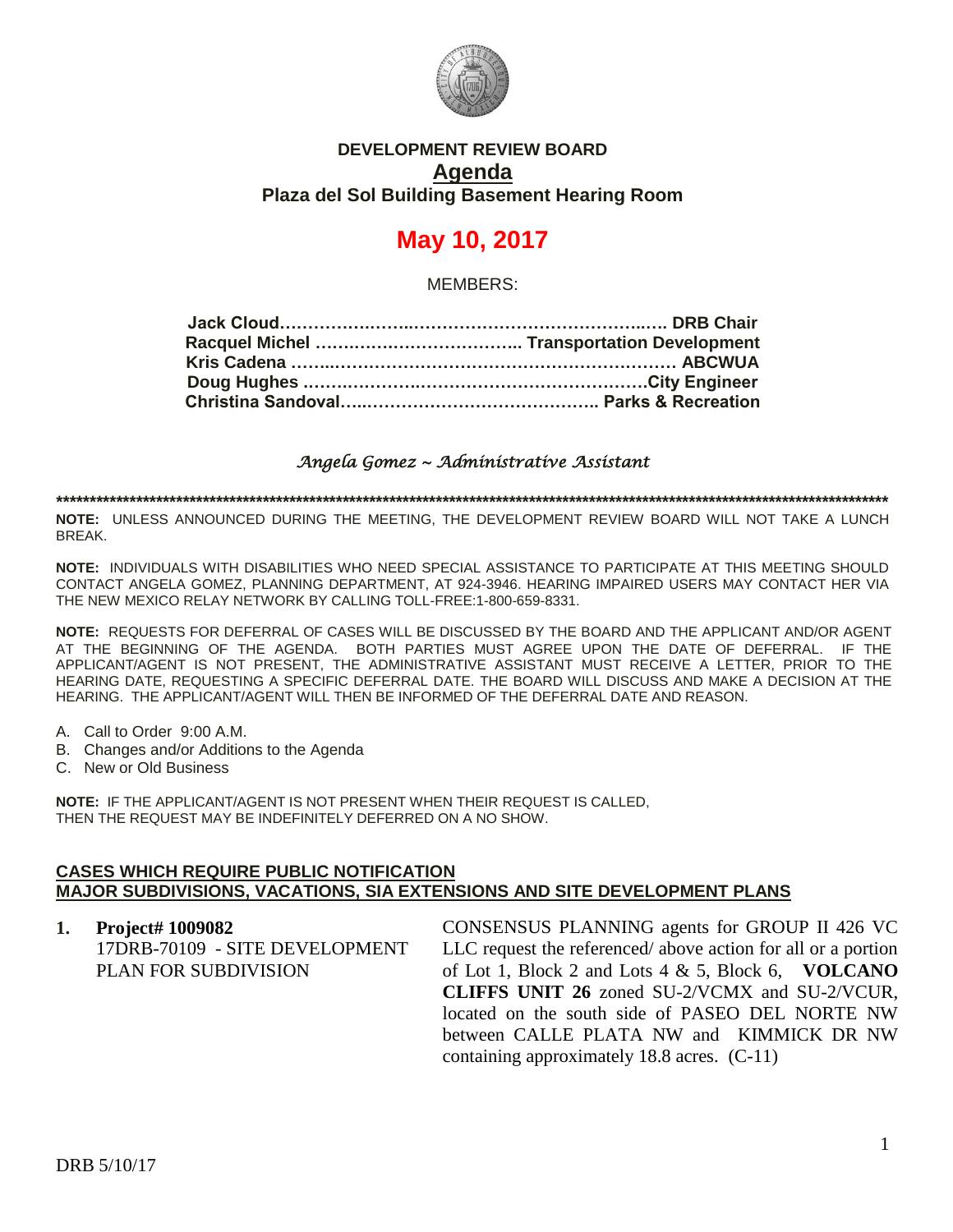- **2. Project# 1011195** 17DRB-70098 VACATION OF PUBLIC RIGHT-OF-WAY
- **3. Project# 1007861** 17DRB-70110 – SITE DEVELOPMENT PLAN FOR BUILDING PERMIT
- **4. Project# 1010675** 17DRB-70063 EASEMENT VACATIONS 17DRB-70064 PRELIM/ FINAL PLAT 17DRB-70069 SITE DEVELOPMENT PLAN FOR SUBDIVISION 17DRB-70070 SITE DEVELOPMENT PLAN FOR BUILDING PERMIT

BOB LOPEZ agent for SERGIO & AZUCENA VALLES requests the referenced/ above action for the East-West Alley in Block 2 (Tracts A & B), **LA MESA SUBDIVISION** zoned C-2, located on the north side CENTRAL AVE NE between ALCAZAR ST NE and CHAMA ST NE containing approximately .8587 acre(s). (K-19) *[Deferred from 5/3/17]*

MODULUS ARCHITECTS agents for COOL SPRINGZ TRAMPOLINE PARK request the referenced/ above action for Tract C-1, **SANDIA ADDITION** zoned C-3, located on the west side of SAN MATE BLVD NE between MCCLOUD RD NE and LINCOLN RD NE containing approximately 2.6 acres. (F-17)

SURV-TEK INC and MODULUS ARCHITECTS INC agents for PALOMAS EQUITIES LLC request the referenced/ above actions for Lots 5-A and 28-32, Block 11, **NORTH ALBUQUERQUE ACRES Tract A, Unit A,** zoned C-1/ or SU-2/RC, located on the southeast corner of PASEO DEL NORTE NE and SAN PEDRO DR NE containing approximately 6.7 acres. (D-18) *[Deferred from 3/29/17, 4/19/17, 5/3/17]*

### **MINOR PLATS, FINAL (MAJOR) PLATS, AMENDED PLATS AND PLANS**

**5. Project# 1008301** 17DRB-70124 MINOR - PRELIMINARY/ FINAL PLAT APPROVAL

**6. Project# 1009721** 16DRB-70269 - FINAL PLAT

- SURV-TEK INC agent(s) for MARK TEKIN request(s) the above action(s) for all or a portion of  $Lot(s)$  22-24,  $Block(s)$ 16, **UNIVERSITY HEIGHTS** zoned SU-2, located on SOUTHWEST CORNER OF CENTRAL AND COLUMBIA containing approximately .439 acre(s). (K-16)
- COMMUNITY SCIENCES CORP agent(s) for JOHN FREED request(s) the above action(s) for all or a portion of Lot(s) 10-A-3, **ALVARADO GARDENS Unit(s) 2,** zoned RA-2/W7, located on CAMPBELL BETWEEN CALLE TRANQUILO NW AND GARDEN RD TRELLIS NW containing approximately 1.042 acre(s). (G-12) *[deferred on 10/12/16]*
- **7. Project# 1010521** 16DRB-70040 - FINAL PLAT THE GROUP agent(s) for NAZISH LLC request(s) the above action(s) for all or a portion of  $Lot(s)$  12,  $Block(s)$  3, Tract(s) 2, Unit(s) 3, **NORTH ALBUQUEQUE ACRES** zoned RD, located on OAKLAND AVE BETWEEN WYOMING BLVD AND QUAIL SPRINGS PL containing approximately 1.0025 acre(s). (C-19) *[deferred on 2/10/16]*